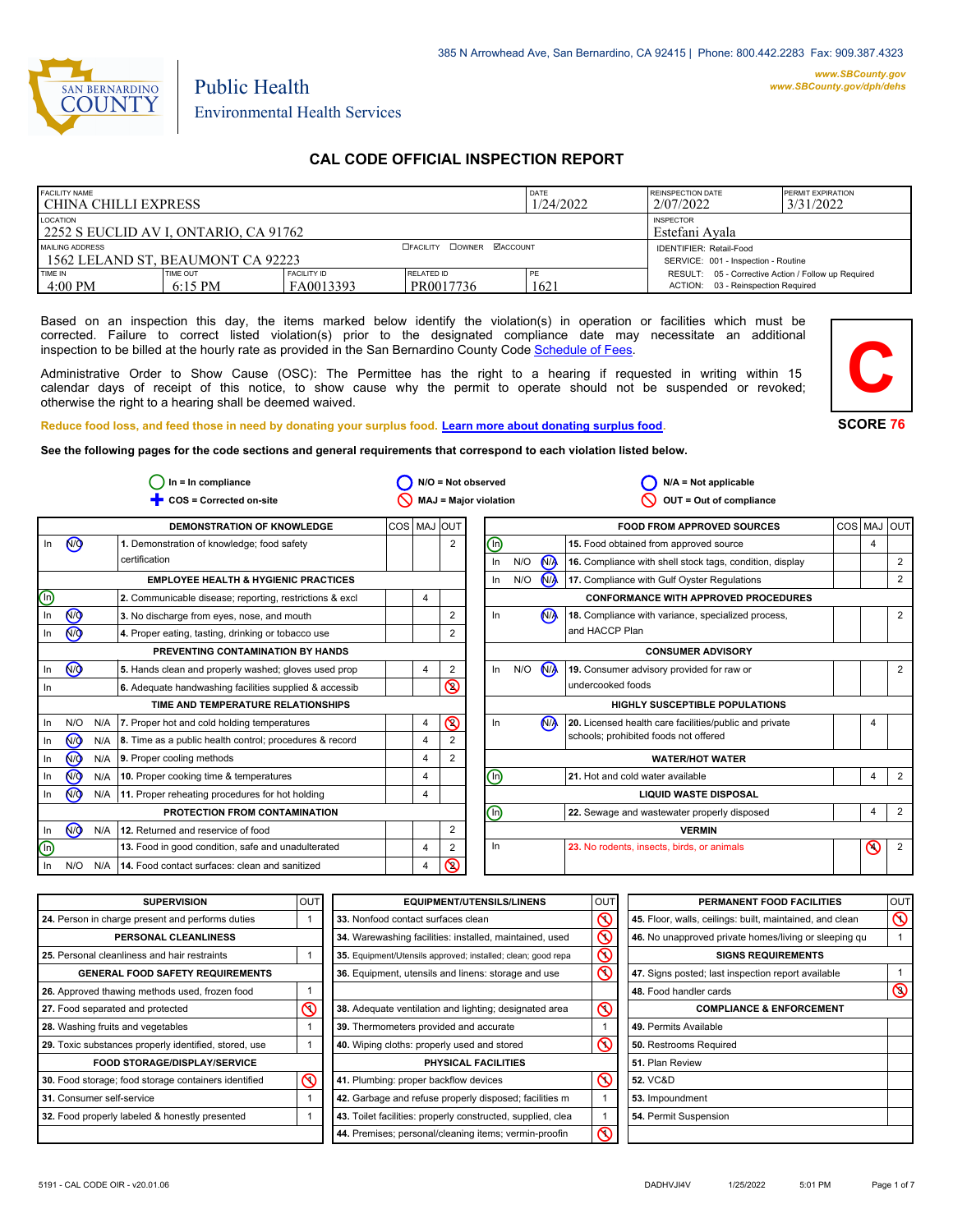

Public Health

# **CAL CODE OFFICIAL INSPECTION REPORT**

| <b>FACILITY NAME</b><br><b>CHINA CHILLI EXPRESS</b>                                                                                                                                                                                                                                                                                                                                                                                                                                                            |                                                       |                                                                                       |                                                                                                               |  |  |  |
|----------------------------------------------------------------------------------------------------------------------------------------------------------------------------------------------------------------------------------------------------------------------------------------------------------------------------------------------------------------------------------------------------------------------------------------------------------------------------------------------------------------|-------------------------------------------------------|---------------------------------------------------------------------------------------|---------------------------------------------------------------------------------------------------------------|--|--|--|
|                                                                                                                                                                                                                                                                                                                                                                                                                                                                                                                | <b>INSPECTOR</b><br>Estefani Ayala                    |                                                                                       |                                                                                                               |  |  |  |
| 23. NO RODENTS, INSECTS, BIRDS, OR ANIMALS                                                                                                                                                                                                                                                                                                                                                                                                                                                                     | 71                                                    | <b>MAJOR</b>                                                                          |                                                                                                               |  |  |  |
| - Three below mop sink<br>- Seven below three compartment sink<br>- Four below soda fountain machine in front service area<br>Observed one live nymph and adult below the three compartment sink.<br>Facility must be free of vermin and vermin evidence.<br>inspection.                                                                                                                                                                                                                                       |                                                       |                                                                                       |                                                                                                               |  |  |  |
| Violation Description: Food facility shall be kept free of vermin: rodents (rats, mice), cockroaches, flies. (114259.1, 114259.4, 114259.5) Live animals are<br>not allowed in a food facility unless, food employees with service animals may handle or care for their service animal if they wash their hands as required or<br>persons who are licensed pursuant to Chapter 11.5 of Division 3 of the Business and Professions Code. (114259.4, 114259.5)<br>More Information: https://youtu.be/1yuxW_p9Bxs |                                                       |                                                                                       |                                                                                                               |  |  |  |
|                                                                                                                                                                                                                                                                                                                                                                                                                                                                                                                | ADEOUATE HANDWASHING FACILITIES SUPPLIED & ACCESSIBLE | 1/24/2022<br>Inspector Comments: Observed dead german roaches in the following areas: | A reinspection will be conducted on 1/31/22 to verify compliance. Failure to comply will result in a billable |  |  |  |

# **6. ADEQUATE HANDWASHING FACILITIES SUPPLIED & ACCESSIBLE**

**Compliance date not specified Not In Compliance POINTS 2**

**Inspector Comments:** Observed kitchen hand sink to be missing paper towels.

**Violation Reference -** 

Ensure all hand washing sinks provide paper towels in dispenser at all times.

**Violation Description:** Handwashing soap and towels or drying device shall be provided in dispensers; dispensers shall be maintained in good repair. (113953.2) Adequate facilities shall be provided for hand washing. (113953, 113953.1, 114067(f)). Handwashing sink is not separated from a warewashing sink by a 6 inch high metal splashguard or 24 inch separation. (113953) Handwashing sinks shall not be obstructed, inaccessible, used improperly or kept unclean. (113953.1)

# **7. PROPER HOT AND COLD HOLDING TEMPERATURES**

**Compliance date not specified POINTS**

**Not In Compliance Violation Reference - HSC - 113996, 113998, 114037**

**Inspector Comments:** Observed the following items sitting at room temperature throughout the kitchen:

- Orange chicken - Chow mein

All potentially hazardous food must be kept at 41 F or below or 135 F or above at all times.

**Violation Description:** Potentially hazardous foods shall be held at or below 41F or at or above 135F. (113996, 113998, 114037, 114343(a))

**More Information: <https://youtu.be/RI6w5DtEs7w>**

**Not In Compliance Violation Reference - HSC - 113984(e), 114097, 114099**

**Compliance date not specified**

# **14. FOOD CONTACT SURFACES: CLEAN AND SANITIZED**

**POINTS 2**

**2**

**Inspector Comments:** - Observed wet stacked dishes on cart between soda syrup rack and cold holding unit.

Ensure all dishes are completely air dried prior to storing.

- Observed cooked rice scoop in stagnant room temperature water.

Maintain scoop in ice.

- Observed interior deflector of ice machine to have black build up.

Maintain interior of ice machine clean and in sanitary manner.

Note: Ice was not contaminated.

**Violation Description:** All food contact surfaces of utensils and equipment shall be clean and sanitized. (113984(e), 114097, 114099.1, 114099.4, 114099.6, 114101 (b-d), 114105, 114109, 114111, 114113, 114115 (a, b, d), 114117, 114125(b), 114135, 114141)

#### **More Information: <https://youtu.be/Gz6zPqZtv2s>**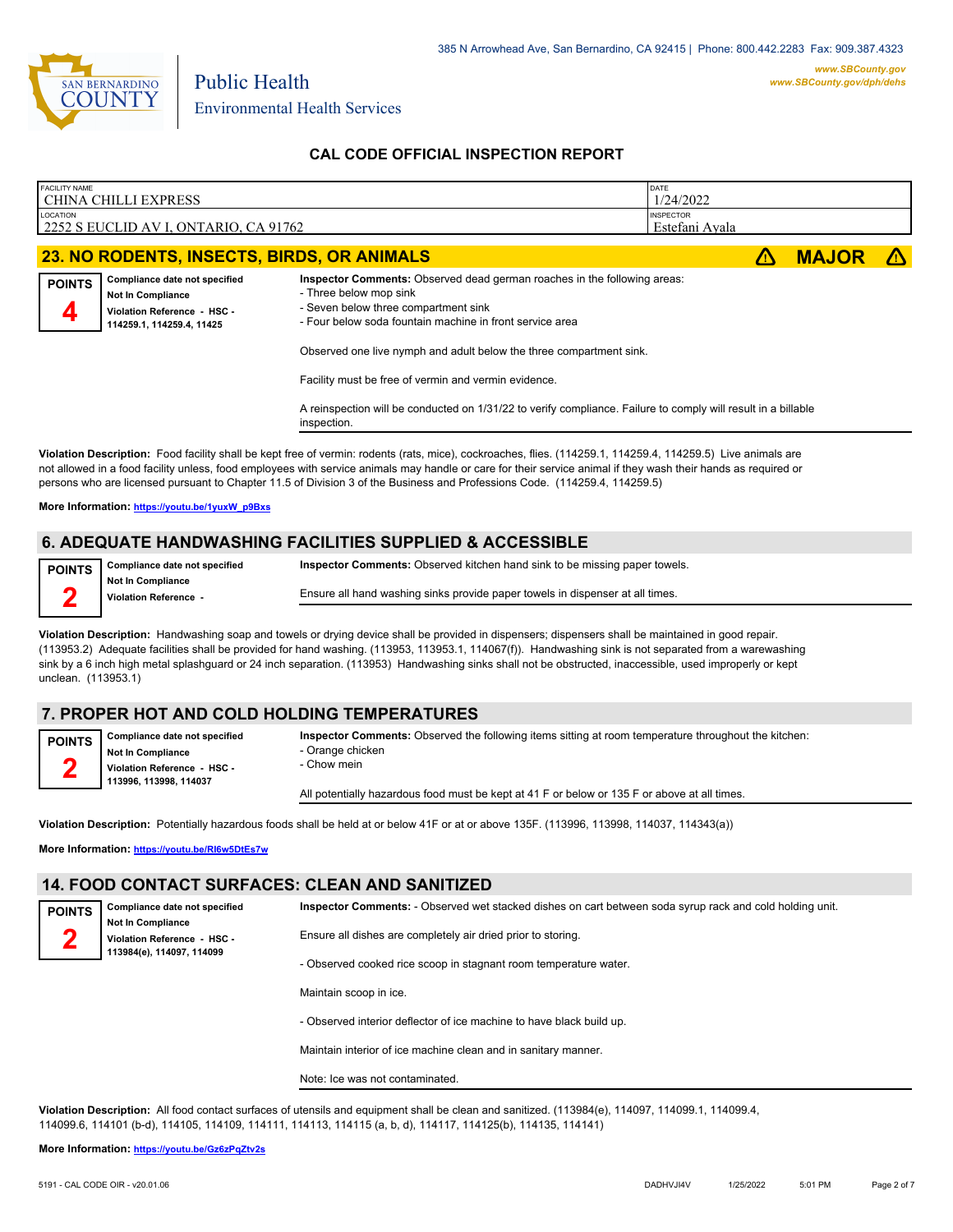

Public Health

# **CAL CODE OFFICIAL INSPECTION REPORT**

| <b>FACILITY NAME</b>                  | DATE             |
|---------------------------------------|------------------|
| CHINA CHILLI EXPRESS                  | 1/24/2022        |
| <b>LOCATION</b>                       | <b>INSPECTOR</b> |
| 2252 S EUCLID AV I, ONTARIO, CA 91762 | Estefani Avala   |

**Inspector Comments:** Observed raw meat and fish in the walk in cooler without lids.

# **27. FOOD SEPARATED AND PROTECTED**

| <b>POINTS</b> | Compliance date not specified                           | Inspector Comments: Observed cabbage stored next to raw chicken with no covers. |
|---------------|---------------------------------------------------------|---------------------------------------------------------------------------------|
|               | <b>Not In Compliance</b><br>Violation Reference - HSC - | Store all food in a proper manner to protect from contamination.                |
|               | 113984 (a, b, c, d, f)                                  |                                                                                 |

**Violation Description:** All food shall be separated and protected from contamination. (113984 (a, b, c, d, f), 113986, 114060, 114067(a, d, e, j), 114069(a, b), 114077, 114089.1 (c), 114143 (c)) All food shall be stored, prepared, displayed or held so that it is protected from contamination.

### **30. FOOD STORAGE; FOOD STORAGE CONTAINERS IDENTIFIED**

**Compliance date not specified Not In Compliance Violation Reference - HSC - 114047, 114049, 114051 POINTS 1**

Ensure all food is stored properly with lids.

**Violation Description:** Food shall be stored in approved containers and labeled as to contents. Food shall be stored at least 6" above the floor on approved shelving in an approved location to prevent possible contamination. (114047, 114049, 114051, 114053, 114055, 114067(h), 14069 (b))

**More Information: [https://youtu.be/km4FCy\\_IQ44](https://youtu.be/km4FCy_IQ44)**

### **33. NONFOOD-CONTACT SURFACES CLEAN**

| <b>POINTS</b> | Compliance date not specified             | Inspector Comments: Observed the following areas to have excessive food and grease build up: |
|---------------|-------------------------------------------|----------------------------------------------------------------------------------------------|
|               | <b>Not In Compliance</b>                  | - Microwave above reach in cold holding unit                                                 |
|               | Violation Reference - HSC -<br>114115 (c) | - Walk-in freezer and refrigerator handles and door<br>- Reach in cold holding unit handles  |
|               |                                           |                                                                                              |

Maintain all non-food contact surfaces clean and in a sanitary manner.

**Violation Description:** All nonfood contact surfaces of utensils and equipment shall be clean. (114115 (c))

### **34. WAREWASHING FACILITIES: INSTALLED, MAINTAINED, USED; TEST STRIPS**

| <b>POINTS</b> | Compliance date not specified<br><b>Not In Compliance</b> | Inspector Comments: Observed three compartment sink to have excessive food build up on handles and<br>inside compartments. |
|---------------|-----------------------------------------------------------|----------------------------------------------------------------------------------------------------------------------------|
|               | Violation Reference - HSC -<br>114067(f,g), 114099        | Maintain three compartment sink clean and in a sanitary manner.                                                            |

**Violation Description:** Food facilities that prepare food shall be equipped with warewashing facilities. Testing equipment and materials shall be provided to measure the applicable sanitization method. (114067(f,g), 114099, 114099.3, 114099.5, 114101(a), 114101.1, 114101.2, 114103, 114107, 114125) A thermometer must be readily available to monitor the temperature of the water at the warewashing sink. A warewashing sink used to wash wiping cloths, wash produce, or thaw food must be cleaned and sanitized before and after each use.

**More Information: <https://youtu.be/tH1OqFuAy9Y>**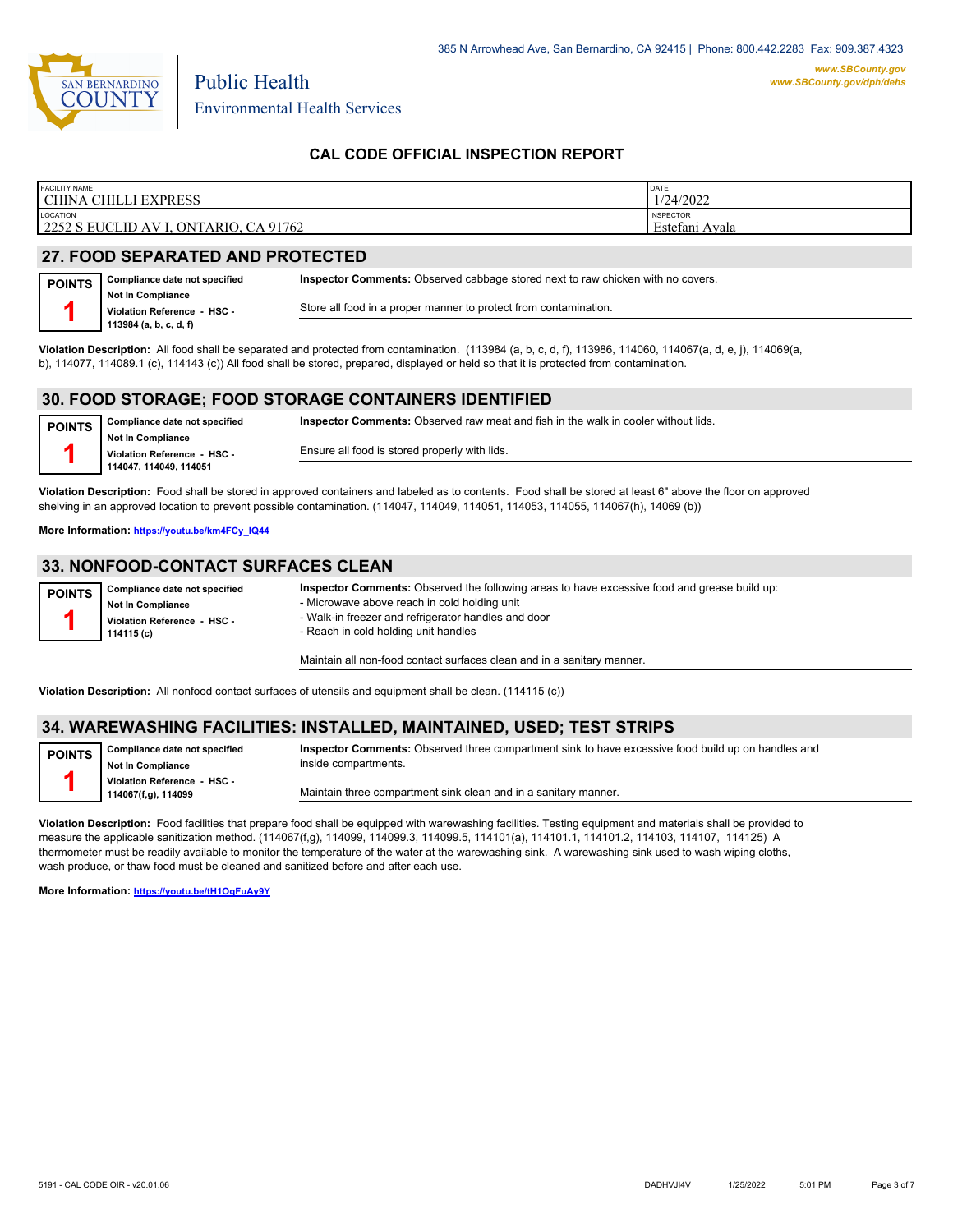

**POINTS 1**

Environmental Health Services

Public Health

# **CAL CODE OFFICIAL INSPECTION REPORT**

| <b>FACILITY NAME</b>                                      | DATE                                  |
|-----------------------------------------------------------|---------------------------------------|
| l CHINA CHILLI EXPRESS                                    | 1/24/2022                             |
| LOCATION<br>2252 S EUCLID AV I<br>., ONTARIO.<br>CA 91762 | <b>INSPECTOR</b><br>Avala<br>Estefani |

### **35. EQUIPMENT/UTENSILS - APPROVED; INSTALLED; CLEAN; GOOD REPAIR, CAPACITY**

**Inspector Comments:** - Observed cardboard used throughout the facility. Cardboard used to store napkins and utensils.



**Compliance date not specified**

Discontinue this practice. Cardboard is unapproved as food grade equipment.

-Observed exterior of ice machine to have food build up.

Maintain ice machine clean and in a sanitary manner.

- Observed many food bulk containers throughout the kitchen to have excessive food debris build up.

Maintain all containers clean and in a sanitary manner.

-Observed all equipment below hood to have excessive food and grease build up.

Maintain cooking equipment clean and in a sanitary manner.

Reinspection required.

**Violation Description:** All utensils and equipment shall be fully operative and in good repair. (114175). All utensils and equipment shall be approved, installed properly, and meet applicable standards. (114130, 114130.1, 114130.2, 114130.3, 114130.4, 114130.5, 114132, 114133, 114137, 114139, 114153, 114155, 114163, 114165, 114167, 114169, 114177, 114180, 114182)

#### **36. EQUIPMENT, UTENSILS AND LINENS: STORAGE AND USE**

**Compliance date not specified Not In Compliance Violation Reference - HSC - 114074, 114081, 114119 POINTS 1 Inspector Comments:** - Observed unchained pressurized tank near office door. All pressurized tanks must be chained at all times. - Observed cutting board stored between faucet and three compartment back splash.

Discontinue this practice. Store cutting board in a sanitary manner to prevent contamination.

**Violation Description:** All clean and soiled linen shall be properly stored; non-food items shall be stored and displayed separate from food and food-contact surfaces. (114185.3 - 114185.4)Utensils and equipment shall be handled and stored so as to be protected from contamination. (114074 - 114075, 114081, 114119, 114121, 114161, 114178, 114179, 114083, 114185, 114185.2, 114185.5) Pressurized cylinders must be securely fastened to a rigid structure. (114172)

#### **38. ADEQUATE VENTILATION AND LIGHTING; DESIGNATED AREA**

**Compliance date not specified Not In Compliance Violation Reference - HSC - POINTS 1**

**114149, 114149.1**

**Inspector Comments:** - Observed hood filters with excessive grease build up.

Maintain hood filters clean and in a sanitary manner.

**Violation Description:** Exhaust hoods shall be provided to remove toxic gases, heat, grease, vapors and smoke and be approved by the local building department. Canopy-type hoods shall extend 6" beyond all cooking equipment. All areas shall have sufficient ventilation to facilitate proper food storage. Toilet rooms shall be vented to the outside air by a screened openable window, an air shaft, or a light-switch activated exhaust fan, consistent with local building codes. (114149, 114149.1) Adequate lighting shall be provided in all areas to facilitate cleaning and inspection. Light fixtures in areas where open food is stored, served, prepared, and where utensils are washed shall be of shatterproof construction or protected with light shields. (114149.2, 114149.3,

114252, 114252.1)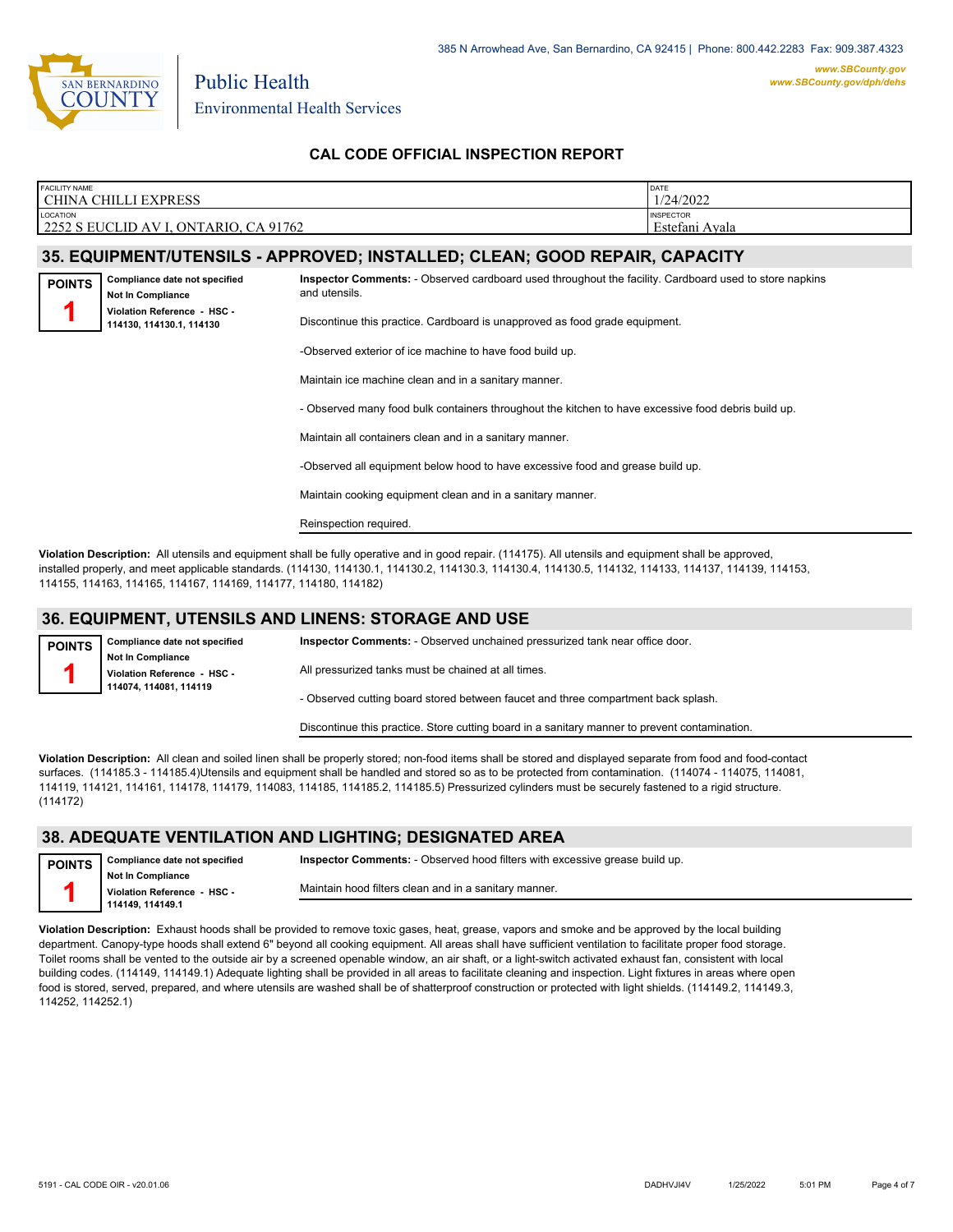

# **CAL CODE OFFICIAL INSPECTION REPORT**

| <b>FACILITY NAME</b><br><b>EXPRESS</b><br>СНІІЛ<br><b>CHINA</b> | <b>DATE</b><br>1/24/2022                           |
|-----------------------------------------------------------------|----------------------------------------------------|
| LOCATION<br>CA 91762<br>  2252 S EUCLID AV I.<br>, ONTARIO.     | <b>INSPECTOR</b><br>$\mathbf{r}$<br>Estefani Ayala |

# **40. WIPING CLOTHS: PROPERLY USED AND STORED**

Public Health

| <b>POINTS</b> | Compliance date not specified                               | <b>Inspector Comments:</b> Observed wet wiping cloths throughout the front and back kitchen. |
|---------------|-------------------------------------------------------------|----------------------------------------------------------------------------------------------|
|               | <b>Complied on 1/24/2022</b><br>Violation Reference - HSC - | Maintain all wet cloths in sanitizer bucket with proper sanitizing concentration.            |
|               | 114135.114185.1                                             |                                                                                              |

**Violation Description:** Wiping cloths used to wipe service counters, scales or other surfaces that may come into contact with food shall be used only once unless kept in clean water with sanitizer. (114135, 114185.1, 114185.3 (d-e)) Sponges shall not be used in contact with cleaned and sanitized or in-use food contact surfaces. (114135)

**More Information: <https://youtu.be/QGKUN9MDxjg>**

### **41. PLUMBING; PROPER BACKFLOW DEVICES**

| <b>POINTS</b> | Compliance date not specified | <b>Inspector Comments: Observed leak below mop sink.</b> |
|---------------|-------------------------------|----------------------------------------------------------|
|               | Not In Compliance             |                                                          |
|               | Violation Reference HSC       | Repair/ replace pipe so there is no leak.                |
|               | 114171.114189.1               |                                                          |

**Violation Description:** The potable water supply shall be protected with a backflow or back siphonage protection device, as required by applicable plumbing codes. (114192) All plumbing and plumbing fixtures shall be installed in compliance with local plumbing ordinances, shall be maintained so as to prevent any contamination, and shall be kept clean, fully operative, and in good repair. Any hose used for conveying potable water shall be of approved materials, labeled, properly stored, and used for no other purpose. (114171, 114189.1, 114190, 114193, 114193.1, 114199, 114201, 114269)

#### **44. PREMISES; PERSONAL/CLEANING ITEMS; VERMIN-PROOFING**

| <b>POINTS</b>               | Compliance date not specified<br><b>Not In Compliance</b> | <b>Inspector Comments:</b> - Observed front door to be propped open.                           |
|-----------------------------|-----------------------------------------------------------|------------------------------------------------------------------------------------------------|
| Violation Reference - HSC - | Maintain door closed to prevent vermin entrance.          |                                                                                                |
|                             | 114067 (i), 114123                                        | - Observed kitchen to be in unsanitary condition with excessive food and grease build up.      |
|                             |                                                           | Maintain facility clean and in a sanitary manner.                                              |
|                             |                                                           | --Observed duck tape to seal holes.                                                            |
|                             |                                                           | This is not approved. Discontinue the use of duct tape for repairs. Use only approved methods. |

**Violation Description:** The premises of each food facility shall be kept clean and free of litter and rubbish; all clean and soiled linen shall be properly stored; non-food items shall be stored and displayed separate from food and food-contact surfaces; the facility shall be kept vermin proof. (114067 (j), 114123, 114143 (a) & (b), 114256, 114256.1, 114256.2, 114256.4, 114257, 114257.1, 114259, 114259.2, 114259.3, 114279, 114281, 114282) Food preparation sinks, handwashing sinks and warewashing equipment shall not be used for the cleaning of maintenance tools, the holding of maintenance materials, or the disposal of liquid wastes. (114123) Open-air barbecue and/or outdoor wood burning oven must operate on the same premises, in conjunction with a permanent food facility and not in an area that may pose as a fire hazard. (114143(a) (b)) Janitorial sink or approved curbed cleaning facility (exemption for restricted food service facilities Section 114279 (b)) shall be provided. (114279(a)) First aid supplies must have a legible manufacturer's label and stored in a kit or container that is located to prevent contamination. (114256.4) Insect electrocution devices are not allowed in food or utensil handling areas. (114259.3)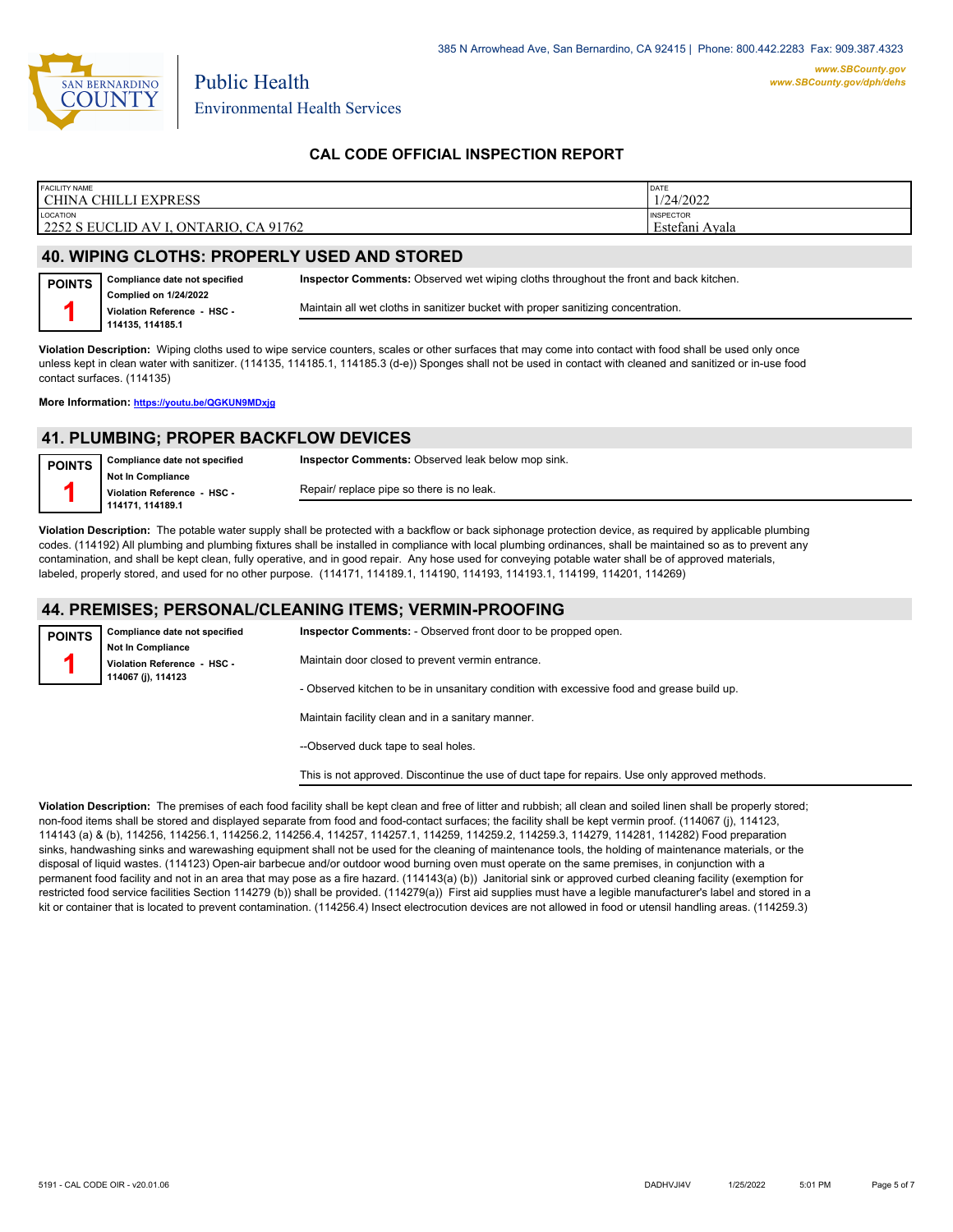

Public Health

# **CAL CODE OFFICIAL INSPECTION REPORT**

| <b>FACILITY NAME</b>                                                 | DATE                                                                 |
|----------------------------------------------------------------------|----------------------------------------------------------------------|
| <b>CHINA CHILLI EXPRESS</b>                                          | 1/24/2022                                                            |
| <b>LOCATION</b><br>2252 S EUCLID AV I.<br>CA 91762<br>, ONT<br>`ARIO | <b>INSPECTOR</b><br>$\sim$ $\sim$ $\sim$ $\sim$<br>Estetani<br>Avala |

### **45. FLOORS, WALLS AND CEILINGS: BUILT, MAINTAINED, AND CLEAN**

| <b>POINTS</b> | Compliance date not specified                                                 | Inspector Comments: - Observed kitchen ceiling over prepping food area with excessive dust build up. |
|---------------|-------------------------------------------------------------------------------|------------------------------------------------------------------------------------------------------|
|               | <b>Not In Compliance</b><br>Violation Reference - HSC -<br>114143 (d), 114266 | Maintain ceilings clean and in a sanitary manner.                                                    |
|               |                                                                               | - Observed all floor drains to have excessive food build up.                                         |

Maintain all floor drains clean and in a sanitary manner.

- Observed floors below cooking equipment to have excessive food and grease build up.

Ensure floors are maintained clean and in a sanitary manner.

**Violation Description:** The walls / ceilings shall have durable, smooth, nonabsorbent, and washable surfaces. All floor surfaces, other than the customer service areas, shall be approved, smooth, durable and made of nonabsorbent material that is easily cleanable. Approved base coving shall be provided in all areas, except customer service areas and where food is stored in original unopened containers. Food facilities shall be fully enclosed. All food facilities shall be kept clean and in good repair. (114143 (d), 114257, 114266, 114268, 114268.1, 114271, 114272) Cleaning must be an approved dustless method. (114268.1) Mats and duckboards, if used, must be removable and easily cleanable. (114272) Open-air barbecues or wood-burning ovens floor surfaces must extend a minimum of five feet and be impervious or easily cleanable. (114143(d))

# **48. FOOD HANDLER CERTIFICATION**

**Compliance date not specified Not In Compliance Violation Reference - SBCC - 33.0409 POINTS 3 Inspector Comments:** One (1) Food Handler employees were observed without a current / valid San Bernardino County food worker card. Provide a valid San Bernardino County Food Worker Card for each of these workers within two (2) weeks. A missing food handler card information and verification sheet was provided to fill out and return to San Bernardino County Environmental Health Services department. Fax to (909) 387-4323 or send to sbcfoodworker@gmail.com.

Failure to do so will result in a charged re-inspection to verify compliance.

**Violation Description:** This facility is currently in violation with the food handler certification requirement for San Bernardino County, which states all food handlers must obtain a valid food handler certificate within fourteen (14) days of employment (33.0410, 33.044). Failure to provide proof of food handler certification within fourteen (14) days will result in unannounced billable (at our current hourly rate) re-inspections to verify compliance.

This facility operator must complete the 'Missing Food Handler' form provided by the inspector and email an electronic copy (scans or photos are ok as long as they are readableto sbcfoodworker@gmail.com

**More Information: [http://www.sbcounty.gov/dph/dehs/Depts/EnvironmentalHealth/FIRST/food\\_worker\\_training.aspx](http://www.sbcounty.gov/dph/dehs/Depts/EnvironmentalHealth/FIRST/food_worker_training.aspx)**

#### **IMPORTANT: Risk Based Inspection Frequency**

Food facilities that pose a higher risk level for causing foodborne illness will be subject to an additional inspection, to be billed at the hourly rate as provided in the San Bernardino Count[y Code Schedule of Fees. Facilitie](https://codelibrary.amlegal.com/codes/sanbernardino/latest/sanberncty_ca/0-0-0-122474#JD_16.0213B)s that received one or more of the following will be elevated to a high risk tier:

- A score letter of "C" or lower on one of the last two graded inspections,
- A score letter of "B" on two of the last three graded inspections,
- Repeated "four (4) point violation Risk Factor" (critical violation codes 1-23) on the last two inspections, or
- · Four (4) or more critical violations (codes 1-23) noted during an inspection, or
- A permit suspension (closure) on your last graded inspection.

#### **Food Establishment Donor Survey**

Will you please take a few moments of your time to co[mplete our Food Establishment Donor Survey?](https://survey123.arcgis.com/share/626bb0fb21674c82832b0c0d557c5e80?field:faid=FA0013393&field:facility_name=CHINA%20CHILLI%20EXPRESS¢er=34.03,-117.65&field:phone=9095515599) The purpose of this survey is to learn about current food recovery and food waste reduction efforts and struggles throughout San Bernardino County.

The feedback from the survey will help us identify barriers and opportunities, and connect you with nearby charitable feeding organizations so you can donate your surplus food. Once you complete the survey, you can view your entry and connect with other donor food establishments and charitable feeding organizations in the fol[lowing Live Web Map.](https://arcg.is/WvjGb)